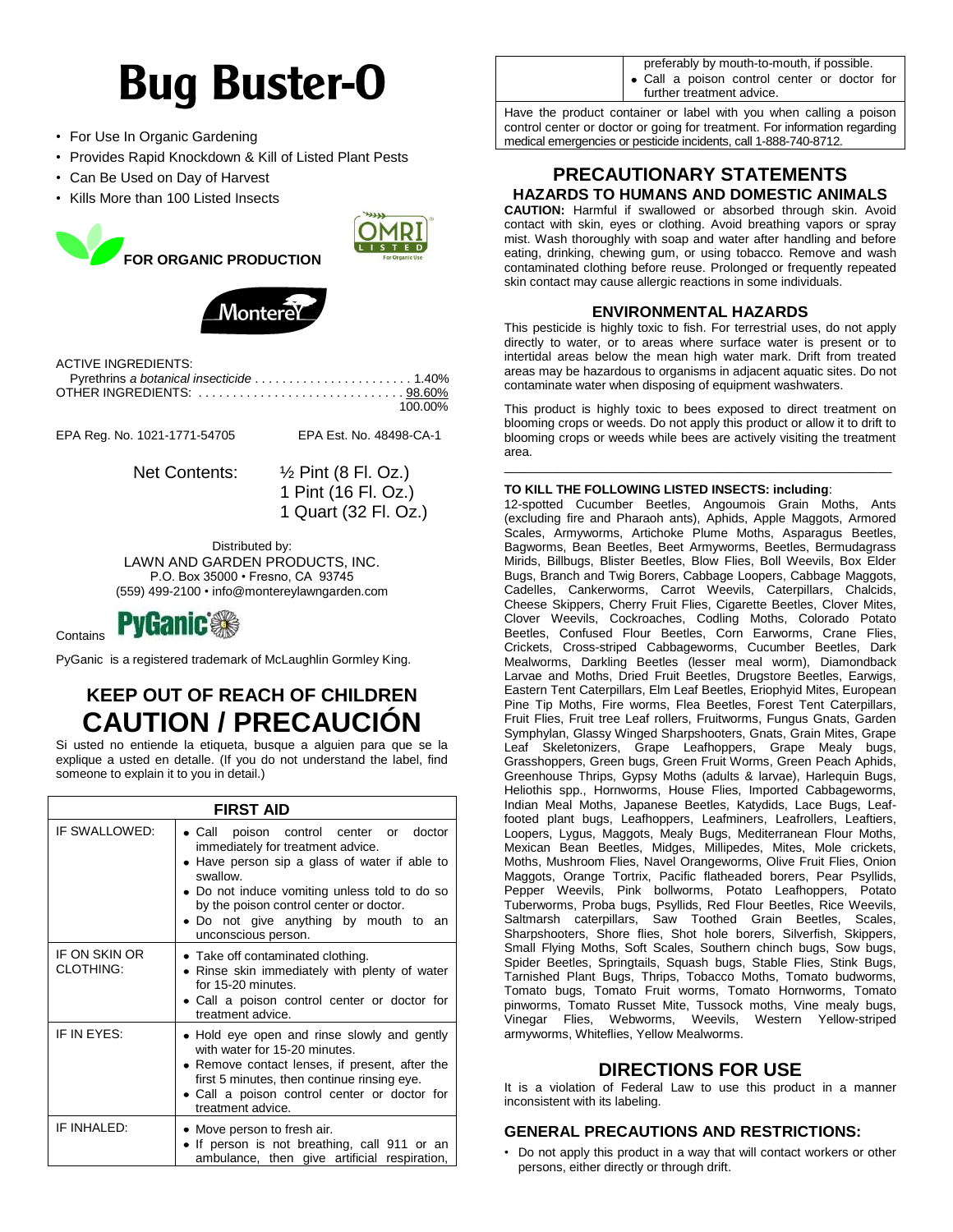- Do not make applications during the rain.
- Do not wet plants to the point of runoff.
- Not for use in outdoor residential misting systems (indoor or outdoor).
- Do not allow adults, children, or pets to enter the treated area until sprays have dried.
- To avoid possible harm to honey bees, it is advisable to apply in the early morning or late evening hours.
- Not for indoor use.

Pyrethrins degrade rapidly in sunlight. To ensure the best performance, coverage is key. Use spray equipment that will provide the best coverage and direct contact with as many insects as possible.

Dilute 1 to 1.4 fl. oz. of Bug Buster-O per gallon of water per 1,000 sq. ft. Do not exceed the maximum application rates of 1.4 fl. oz. per 1,000 sq. ft. Apply dilute solution with all types of agricultural sprayers, including compressed air sprayers or pump driven sprayers. Mix only enough for immediate use. Spraying should begin when the insects first appear. Do not wait until the plants are heavily infested.

**IMPORTANT NOTE**: Plant safety is an important consideration when using insecticides. However, it is not possible to evaluate the phytotoxicity of Bug Buster-O on numerous plant varieties that may react differently to insecticides in different growth stages or under varying environmental conditions. Before making widespread applications of Bug Buster-O, treat a limited number of plants and observe for phytotoxicity over a 10 day period.

**ROOT AND TUBER VEGETABLES**: Including: Arracacha, Arrowroot, Purple Arrowroot, Japanese Artichoke, Jerusalem Artichoke, Garden Beets, Sugar Beets, Edible Burdock, Edible Canna, Carrots, Cassava (bitter or sweet), Celeriac (celery root), Chayote (root), Chervil (turnip rooted), Chicory, Chufa, Dasheen, Ginger, Ginseng, Horseradish, Leren, Parsley (turnip rooted), Parsnip, Potato, Radish, Japanese Radish (Daikon), Rutabaga, Salsify, Black Salsify, Spanish Salsify, Sweet Potato, Tanier, Turmeric, Turnip, Yam (true), Yam Bean.

**LEAVES OF ROOT AND TUBER VEGETABLES**: Including: Garden Beet, Sugar Beet, Edible Burdock, Carrot, Cassava (bitter or sweet), Celeriac (celery root), Chervil (Turnip Rooted), Chicory, Dasheen (Taro), Parsnip, Radish, Japanese Radish (Daikon), Rutabaga, Black Salsify, Sweet Potato, Tanier, Turnip, Yam (true).

**BULB VEGETABLES**: Including: Garlic, Great-headed Garlic, Leek, Onion (bulb and green), Welc h, Shallot.

**LEAFY VEGETABLES**: Including: Amaranth (Leafy Amaranth, Chinese Spinach, Tampala), Arugula, Cardoon, Celery, Chinese Celery, Celtuce, Chervil, Cilantro, Corn Salad, Chrysanthemum (edible-leaved), Chrysanthemum (garland), Cress (garden, water), Upland Cress (yellow rocket, winter cress), Dandelion, Dock (sorrel), Endive (escarole), Fennel (Florence), Lettuce (head and leafy), Orach, Parsley, Purslane (garden & winter), Radicchio, Rhubarb, Spinach, Fine Spinach (Malabar, Ceylon), Spinach (New Zealand), Swiss Chard.

**BRASSICA (COLE) LEAFY VEGETABLES**: Including: Broccoli, Chinese Broccoli (Gai Lon), Broccoli raab (Rapini), Brussels Sprouts, Cabbage, Chinese Cabbage (Bok Choy), Chinese Cabbage (Napa), Chinese Mustard Cabbage (Gai Choy), Cauliflower, Cavalo broccolo, Collards, Kale, Kohlrabi, Mizuna, Mustard Greens, Mustard Spinach, Rape Greens.

**LEGUME VEGETABLES (SUCCULENT OR DRIED)**: Including: Adzuki Beans, Field Beans, Kidney Beans, Lima Beans, Moth Beans, Mung Beans, Navy Beans, Pinto Beans, Rice Beans, Runner Beans, Snap Beans, Tepary Beans, Urd Beans, Wax Beans, Asparagus Beans, Black-eyed Peas, Catjang, Chinese Longbeans, Cowpeas, Crowder Peas, Southern Peas, Yard-Longbeans, Broad Beans, (Fava Beans), Chick Peas (Garbanzo Beans), Guar, Jack Bean (Sword Bean), Lablab Bean (Hyacinth Bean), Lentils, Peas (Garden Peas), Field Peas, Sugar Snap Peas, English Pea, Snow Pea), Pigeon Peas, Soybeans, Sweet Lupin Beans, White Lupin Beans, White Sweet Lupin, Sword Bean.

**FOLIAGE OF LEGUME VEGETABLES**: Including: Plant part of any legume vegetable included in the legume vegetable group that will be used as animal feed, including any variety of Beans, Field Peas, Soybeans.

**FRUITING VEGETABLES**: Including: Eggplant, Ground Cherry, Okra, Pepinos, Pepper (Bell Pepper, Chili Pepper, Cooking Peppers, Pimentos, Sweet Peppers), Tomatillo, Tomatoes.

**CUCURBIT VEGETABLES**: Including: Balsam Apple, Balsam Pear (Bitter Melon), Chayote (fruit), Chinese Waxgourd (Chinese preserving melon), Chinese Cucumber, Citron Melon, Cucumber, Gherkin, Edible Gourds, Melons (including hybrids, Cantaloupe, Casaba, Crenshaw, Golden Pershaw Melon, Honeydew Melons, Honey Balls, Mango Melon, Muskmelon, Persian Melon, Pineapple Melon, Santa Claus Melon, Snake Melon), Pumpkin, Squash (summer & winter), Watermelon (including hybrids).

**CITRUS FRUITS**: Including: Calamondin, Citrus Citron, Citrus Hybrids, Grapefruit, Kumquats, Lemons, Limes, Mandarin (Tangerine), Orange (sweet & sour), Pummelo, Satsuma Mandarin, (Citrus spp. Includes Chironja, Tangelos, Tangors).

**POME FRUITS**: Including: Apple, Crabapple, Loquat, Pear, Mayhaw, Oriental Pear, Quince.

**STONE FRUITS**: Including: Apricot, Cherry (sweet & sour), Nectarine, Peach, Plum, Prune, Chickasaw Plum, Damson Plum, Japanese Plum, Plumcot.

**SMALL FRUITS AND BERRIES**: Including: Blackberry, Blueberry, Cranberry, Currant, Dewberry, Elderberry, Gooseberry, Grape, Huckleberry, Loganberry, Olallieberry, Raspberry (black & red), Strawberry, Youngberry.

**TREE NUTS**: Including: Almond, Beech Nut, Brazil Nut, Butternut, Cashew, Chestnut, Chinquapin, Filbert (hazelnut), Hickory nut, Macadamia Nut (Bush Nut), Pecan, Pistachio, Walnut, Black and English (Persian).

**ORIENTAL VEGETABLES**: Including: Acerola, Atemoya, Balsam Pear (bitter melon), Carambola, Japanese Artichoke, Chinese Broccoli (Gai Lan), Chinese Cabbage (Bok Choy, Napa), Chinese Mustard Cabbage (Gai Choy), Dasheen, Ginger, Ginseng, Chinese Longbeans, Mung Beans, Citron Melon, Japanese Radish (Daikon), Chinese Spinach, Chinese Waxgourd, Cilantro, Citron Melon, Rambutan, Water Chestnut.

**SUBTROPICAL FRUITS**: Including: Avocado, Banana, Carob, Barbados Cherry, Cherimoya, Dates, Durian (Jackfruit), Feijoa, Figs, Guava, Kiwifruit, Lychee, Mango, Papaya, Passion Fruit, Persimmon, Pineapple, Pomegranate.

**HERBS AND SPICES**: Including: Allspice, Angelica, Anise (anise seed), Anise [star], Annatto (seed), Balm (lemon balm), Basil, Borage, Burnet, Camomile, Caper buds, Caraway, Caraway [black], Cardamom, Cassia bark, Cassia buds, Catnip, Celery seed, Chervil (dried), Chicory, Chive, Chive [Chinese], Cinnamon, Clary, Clove buds, Coriander (cilantro or Chinese parsley) (leaf), Coriander (cilantro) (seed), Costmary, Culantro (leaf), Culantro (seed), Cumin, Curry (leaf), Dill (dill weed), Dill (seed), Fennel (common), Fennel [Florence] (seed), Fenugreek, Grains of paradise, Horehound, Hyssop, Juniper berry, Lavender, Lemongrass, Lovage (leaf), Lovage (seed), Mace, Marigold, Marjoram (includes sweet or annual marjoram, wild marjoram or oregano, and pot marjoram), Mustard (seed), Nasturtium, Nutmeg, Oregano, Mint, Paprika, Parsley (dried), Pennyroyal, Pepper [black], Pepper [white], Poppy (seed), Rosemary, Rue, Saffron, Sage, Savory [summer and winter], Sweet bay (bay leaf), Tansy, Tarragon, Thyme, Vanilla, Wintergreen, Woodruff, Wormwood.

**ADDITIONAL PLANTS**: Including: Artichoke, Asparagus, Avocado, Coffee, Cotton, Hops, Jojoba, Mushroom, Okra, Olives, Peanuts, Pineapple, Rice, Safflowers, Sesame, Sugar Cane, Sunflower, Tea.

**FOR USE ON ORNAMENTAL PLANTS GROWN IN GARDENS**: Including: African Violet, Ageratum, Aster, Azalea, Begonia, Calceolaria, Calendula, Calla, Camellia, Carnation, Ceanothus, Cineraria, Chrysanthemum, Coleus, Cyclamen, Cypress, Daffodil, Dahlia, Delphinium, Dogwood, Elm, Eucalyptus, Fern, Ficus, Foliage Plants, Fuchsia, Gardenia, Geranium, Gladiolus, Gloxinia, Gypsophila, Holly, Hyacinth, Hydrangea, Iris, Lily, Maidenhair Fern, Marigold,